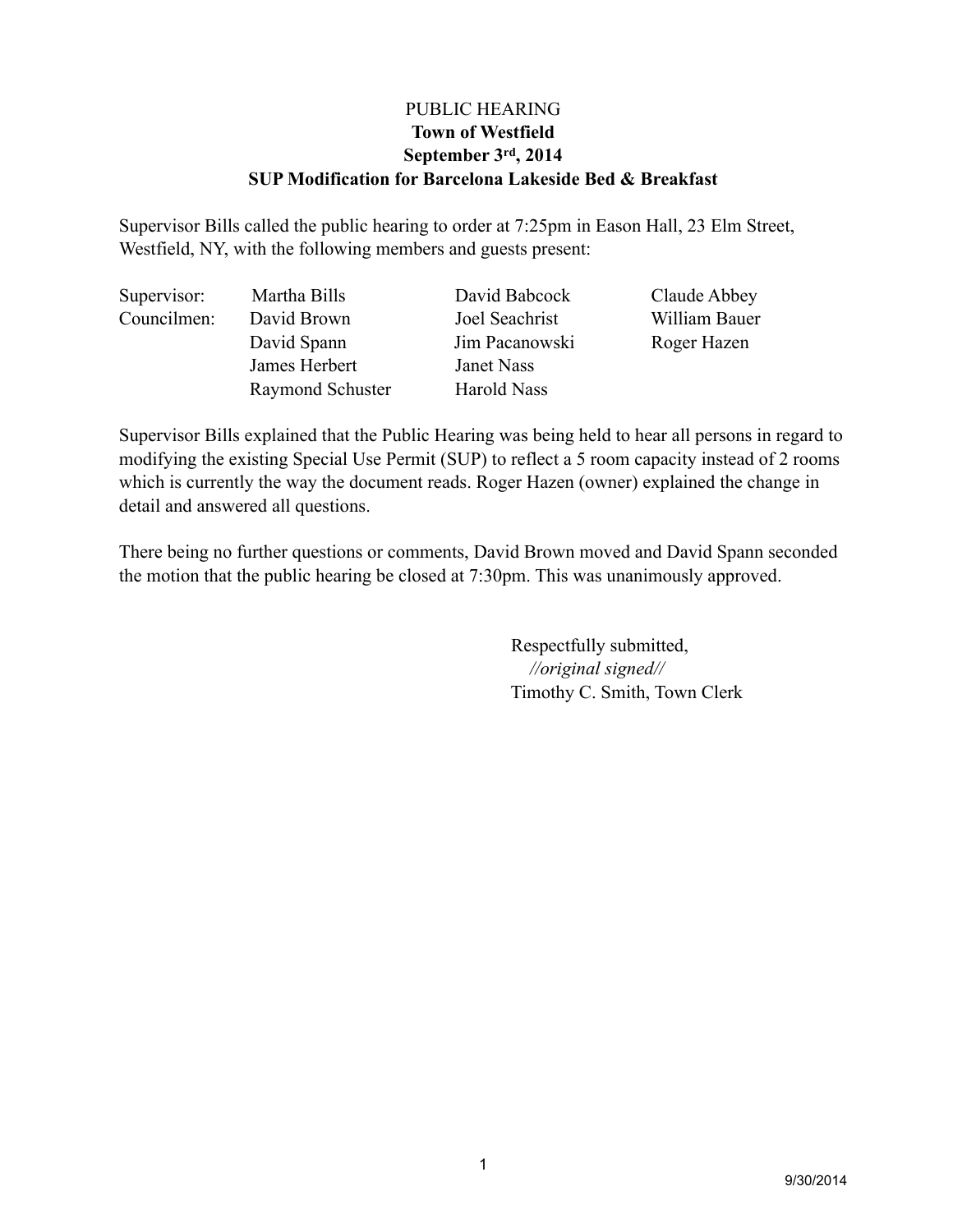# TOWN BOARD MEETING **Town of Westfield September 3rd, 2014**

The regular meeting of the Town Board of the Town of Westfield was called to order at 7:31pm in Eason Hall, 23 Elm Street, Westfield, NY, with the following members and guests present:

| Supervisor: | Martha Bills     | David Babcock  | Claude Abbey  |
|-------------|------------------|----------------|---------------|
| Councilmen: | David Brown      | Joel Seachrist | William Bauer |
|             | David Spann      | Jim Pacanowski | Roger Hazen   |
|             | James Herbert    | Janet Nass     |               |
|             | Raymond Schuster | Harold Nass    |               |
|             |                  |                |               |

Martha Bills moved and David Spann seconded a motion to waive the reading of the minutes inasmuch as all members received a copy thereof and that the minutes be approved. Unanimously carried.

The Town Clerk's report together with a check in the amount of \$5479.05 representing fees for the month of August 2014 was turned over to the Supervisor. State and County agencies received checks totaling \$2113.45.

The Supervisor's report is as follows:

| <b>Fund</b>           | Revenues       | <b>Expenditures</b> | <b>Checking Balance</b> | <b>MM Balance</b> |
|-----------------------|----------------|---------------------|-------------------------|-------------------|
| Gen. A                | \$501,459.00   | \$493,684.00        | \$16,068.41             | \$683,856.28      |
| Gen B                 | 159,393.00     | 57,302.00           | 75.18                   | 157,574.35        |
| Hwy DA                | 273,786.00     | 152,348.00          | 515.84                  | 336,218.83        |
| <b>Hwy DB</b>         | 200,241.00     | 345,690.00          | 37.64                   | 48,999.77         |
| Sewer HO1             | 23,625.00      | 18,933.00           | $-0-$                   | 3,600.36          |
| Water HO <sub>2</sub> | 16,275.00      | 12,203.00           | $-0-$                   | 102,362.32        |
| Wfd. Fire             | 54,039.00      | $-()$ -             | $-0-$                   | 54,491.05         |
| Sherm. Fire           | 9,236.00       | 9,229.00            | $-0-$                   | 102.46            |
| Totals:               | \$1,238,054.00 | \$1,089,389.00      | \$25,040.52             | \$1,386,205.43    |

The Dog Warden's report for August 2014 was received and placed on file.

The Fire Department Report for August 2014 was received and placed on file.

The Historian's report for August 2014 was not received (position vacant).

The Town Court report for August 2014 was received and placed on file.

The Westfield Police report for August 2014 was received and placed on file.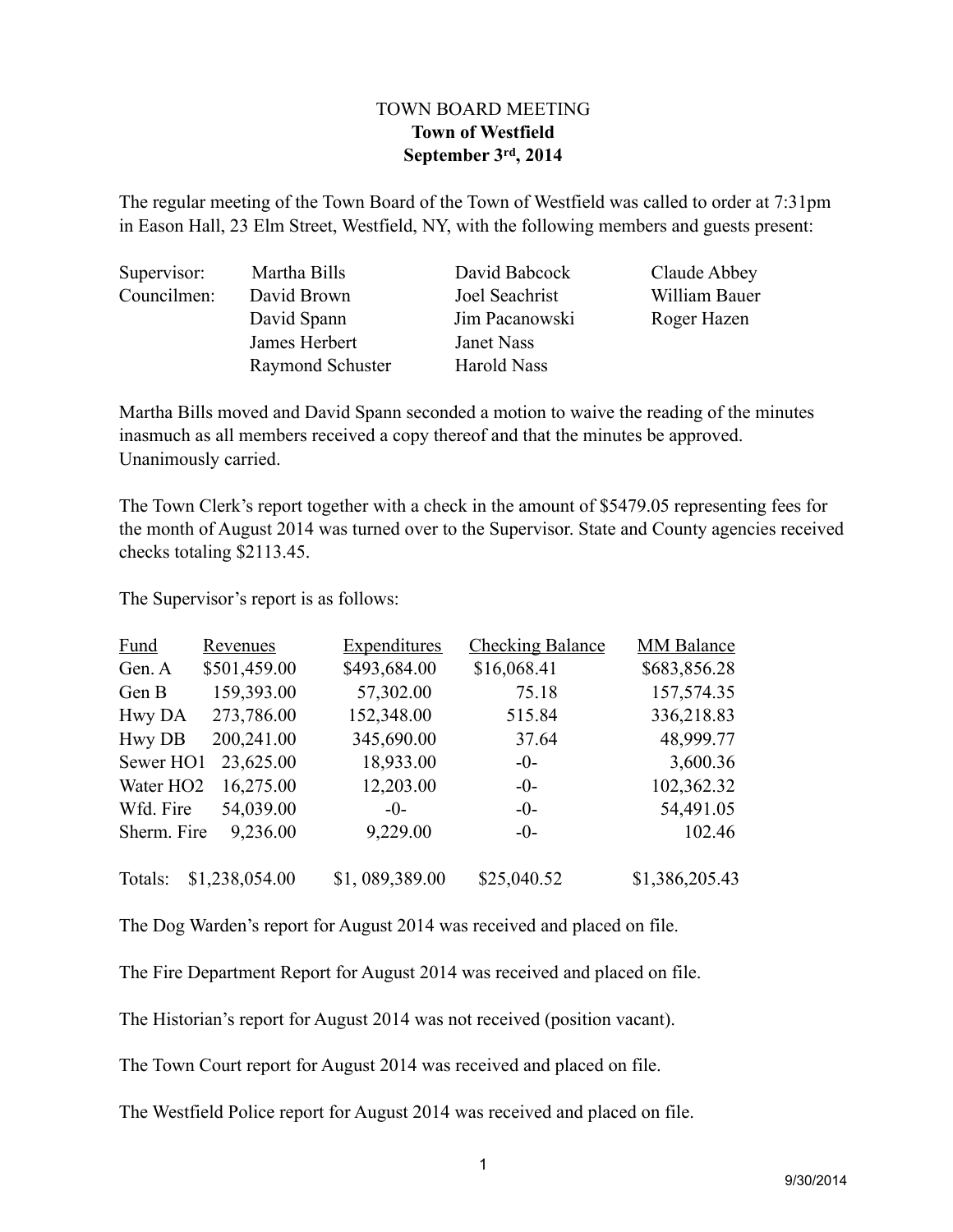# Highway:

- The Town Highway Superintendent submitted a written report on activities for August 2014 and highlighted roadwork, fuel usage, and the Barcelona Water Project.

Code Enforcement:

- The Code Enforcement Officer submitted a written report highlighting that 5 Permits were issued in the Town for August 2014. These included 2 Electrical Service Permit, 2 Roofing Permits, and 1 Commercial Sign.

Barcelona Harbor: Dredging is ongoing and expected to be completed in mid to late September. Windy conditions have significantly delayed completion.

Public Comment: None.

### Announcements:

First Friday (9/5/2014)

### Old Business:

- Supervisor Bills provided an update on the progress of work completed for the Barcelona Water Project.

### New Business:

- Martha Bills moved and David Brown seconded a motion to set Public Hearings for the Sherman and Westfield Fire Districts at 7:20pm & 7:25pm respectively on 1 October 2014. This was unanimously carried.

---------------------------------------------------------------

- David Brown offered the following resolution and moved for its adoption:

**Resolution No. 46 of 2014**

Negative Declaration SUP Modification for Barcelona Lakeside Bed & Breakfast

**WHEREAS**, the Town Board of the Town of Westfield is considering the application of Roger Hazen for a modification of an existing Special Use Permit to change the Barcelona Lakeside Bed & Breakfast capacity from 2 rooms to 5 rooms at 8223 East Lake Road on a parcel designated as tax map Section 192.07, Block 1, Lot 27, and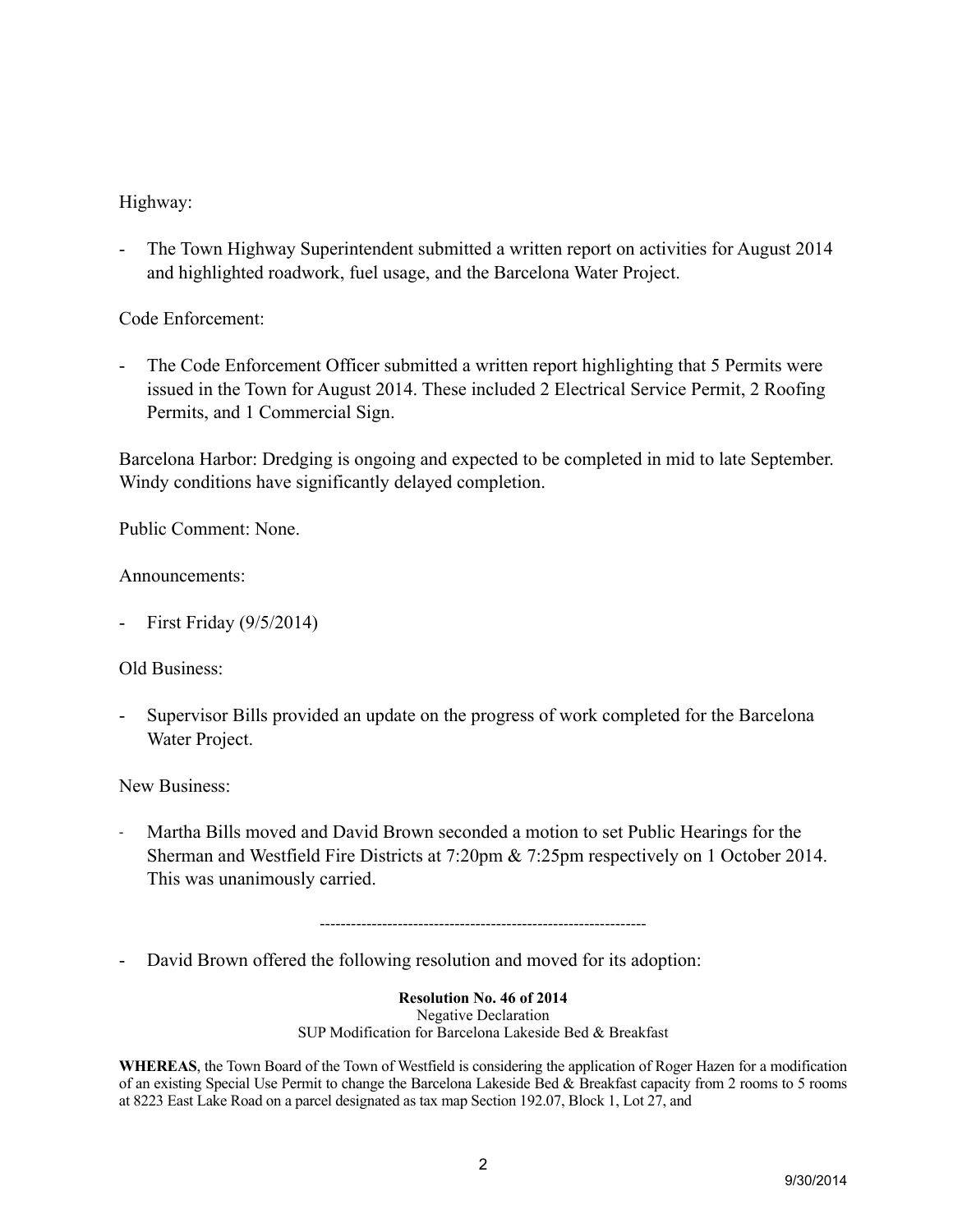**WHEREAS**, the use has been subject to environmental review pursuant to Article 8 of the New York State Environmental Conservation Law (State Environmental Quality Review Act), including the preparation and review of a short Environmental Assessment Form, and

**WHEREAS**, Part 617 of the implementing regulations pertaining to the State Environmental Quality Review Act requires this Board to determine and give notice of the environmental impact of the use, and

**WHEREAS**, the Board has determined that the facility changes proposed in the application will not have a significant environmental impact

**NOW, THEREFORE, BE IT RESOLVED**, that the Town Board hereby issues the attached Notice of Determination of Non-Significance, also known as a Negative Declaration, for the application of Sprint.

This was seconded by David Spann. Voting was as follows: Martha Bills, aye: David Brown, aye; Raymond Schuster, aye; David Spann, aye; James Herbert, aye.

---------------------------------------------------------

James Herbert offered the following resolution and moved for its adoption:

#### **Resolution No. 47 of 2014**

Issuance of SUP Modification for Barcelona Lakeside Bed & Breakfast

**WHEREAS**, the Town Board of the Town of Westfield has considered the application of Roger Hazen for a modification of an existing Special Use Permit to change the Barcelona Lakeside Bed & Breakfast capacity from 2 rooms to 5 rooms at 8223 East Lake Road on a parcel designated as tax map Section 192.07, Block 1, Lot 27, and

WHEREAS, the Town of Westfield Planning Board reviewed the application during a meeting held August 13<sup>th</sup>, 2014 and recommended approval of the application, and

**WHEREAS,** the application was referred to the Chautauqua County Planning Department pursuant to Section 239-n of the General Municipal Law and the Department advised by letter dated September 3rd, 2014 that the matter was of local concern, and

**WHEREAS**, the Town board ("Board") has carefully considered the issue of compliance with the State Environmental Quality Review Act, and has issued a negative declaration after examination of the record and a public hearing, and

**WHEREAS**, the Board has considered all the facts and papers before it, and has heard those wishing to be heard at a public hearing held September 3rd, 2014, after publication of legal notice, and finds ample justification to approve the application subject to the qualifications hereinafter set forth,

**NOW, THEREFORE, BE IT RESOLVED**, that the application be and hereby is authorized and approved subject to the conditions and requirements hereinafter set out:

1. The Applicant shall undertake the project in accordance with the plans submitted to the Town with the application, and agrees to be bound by the terms of the application, the site plan, and the conditions of this permit.

2. This permit shall not be assigned or transferred, in whole or in part, without the prior written consent of the Town.

3. The terms, conditions, and requirements of this permit shall be cumulative with and in addition to any set out in the Special Use Permit authorizing the existing telecommunications tower, and any subsequent additions, modifications, or amendments thereto.

4. Any failure or omission on the part of the Applicant to carry out any condition or requirement herein or in accordance with the terms or requirements of any statute, local law, ordinance or regulation, may be deemed a violation of the Town of Westfield Zoning Law and unless corrected in not more than 10 days following the service of written notice of such violation upon the Applicant, may subject them to the penalties therein. Continued violations after written notice may result in revocation of this Special Use Permit.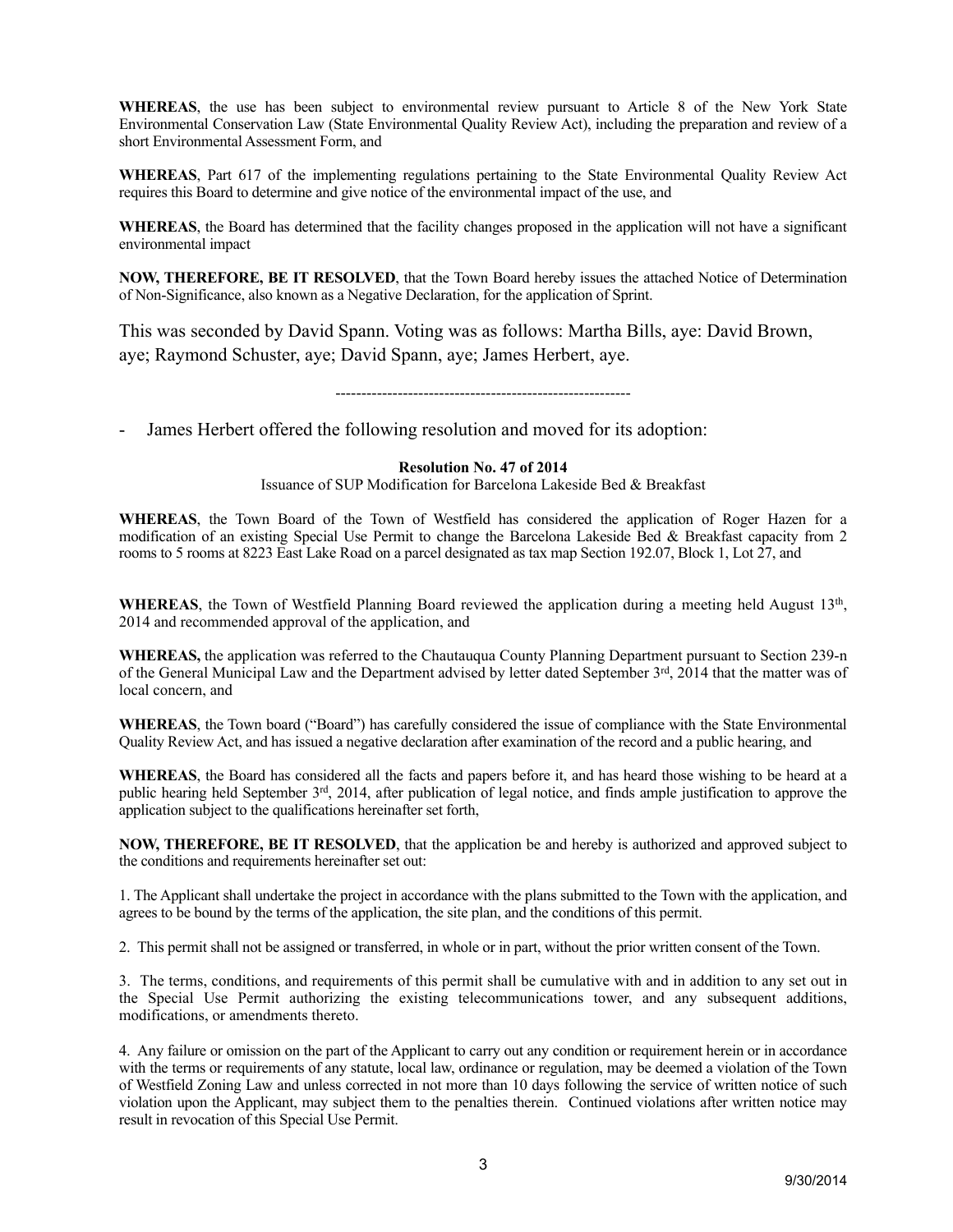5. This Modification to an Existing Special Use Permit shall become effective after the Applicant approves each and every provision hereof and agrees to be bound by all of the terms herein contained in consideration of the granting of this Amendment to an Existing Special Use Permit.

This was seconded by David Spann. Voting was as follows: Martha Bills, aye: David Brown, aye; Raymond Schuster, aye; David Spann, aye; James Herbert, aye.

---------------------------------------------------------

Warrants dated September 3rd, 2014 (voucher #'s 10373 - 10419 in the amount of \$243,969.62 drawn on the following funds: \$25,339.24 General; \$4,305.44 Highway; \$73,957.32 Highway Part-Town; \$21.70 Sewer Fund; 3.27 Shorehaven Water Project; \$466.34 Trust & Agency; \$6607.46 Welch Building; and \$133,268.85 Barcelona Water Project were presented and audited by the Board members. David Brown moved and James Herbert seconded a motion that the Supervisor be directed to draw the necessary checks to cover the warrant as audited. Voting was as follows: Martha Bills, aye; James Herbert, aye; Raymond Schuster, aye; David Brown, aye; David Spann, aye.

At 8:10pm Supervisor Bills moved and David Brown seconded a motion to move to Executive Session to discuss a particular personnel history. Unanimously carried.

At 8:55pm David brown moved and Raymond Schuster seconded a motion to return to regular session. Unanimously carried.

---------------------------------------------------------

- David Brown offered the following resolution and moved for its adoption:

**Resolution No. 48 of 2014**

Removal of \$2.00 Late Fee from Town / County Tax Bills

**RESOLVED**, that the Town Board of Westfield will no longer authorize a \$2.00 late fee included Town / County Tax payments and requests that the Chautauqua County Real Property Tax Department remove the charge from the 2015 and subsequently prepared Town / County tax bills.

This was seconded by David Spann. Voting was as follows: Martha Bills, aye: David Brown, aye; Raymond Schuster, aye; David Spann, aye; James Herbert, aye.

---------------------------------------------------------

- Raymond Schuster offered the following resolution and moved for its adoption:

**Resolution No. 49 of 2014**

Pay Rate Stipend Authorizations

**RESOLVED**, that the Town Board of Westfield authorizes a Training Pay Rate of \$13.60 per hour for the Bookkeeper to the Supervisor. A Stipend of \$15.00 per hour is authorized to Donna Sanderson to provide assistance and training as needed.